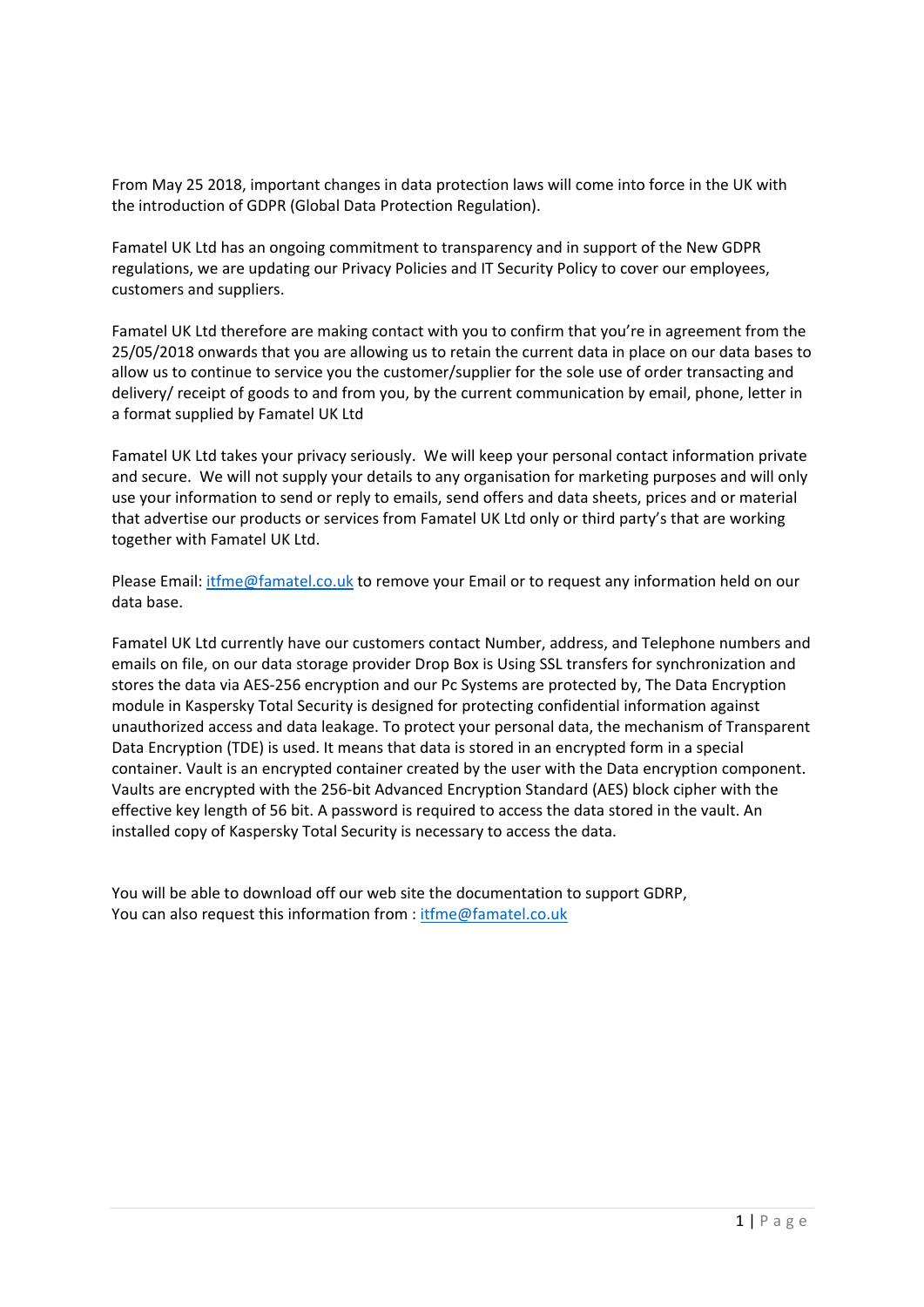# **FAMATEL UK GDRP Overview**

We only use your information in the following ways.

# **Collection of Data:**

Email, Post, Business Card, Telephone call, we do not secure third party data for email addresses and do not subscribe to any such service.

The date collected for business activity is detailed below along with our commitment to personal information security

# **The Computer system individual protection is via**

Base system / transmit ion or receiving data from an external source (Email / sent from Famatel UK Ltd)

The Data Encryption module in Kaspersky Total Security is designed for protecting confidential information against unauthorized access and data leakage.

To protect your personal data, the mechanism of Transparent Data Encryption (TDE) is used. It means that data is stored in an encrypted form in a special container. Vault is an encrypted container created by the user with the Data encryption component.

Vaults are encrypted with the 256‐bit Advanced Encryption Standard (AES) block cipher with the effective key length of 56 bit. A password is required to access the data stored in the vault. An installed copy of Kaspersky Total Security is necessary to access the data.

# **Online cloud‐based data security storage:**

We sue Dropbox to secure our off-line data files, these are backed up daily on to their server, And can only be accessed by authorized persons of Famatel UK Ltd, Our data storage provider Drop Box is Using SSL transfers for synchronization and stores the data via AES‐256 encryption and our Pc Systems are protected by, The Data Encryption module in Kaspersky Total Security is designed for protecting confidential information against unauthorized access and data leakage. To protect your personal data, the mechanism of Transparent Data Encryption (TDE) is used. It means that data is stored in an encrypted form in a special container. Vault is an encrypted container created by the user with the Data encryption component.

Vaults are encrypted with the 256‐bit Advanced Encryption Standard (AES) block cipher with the effective key length of 56 bit. A password is required to access the data stored in the vault. An installed copy of Kaspersky Total Security is necessary to access the data.

# **Online Email Server:**

This service is provided by www.namesco.co.uk and being supported but their security features,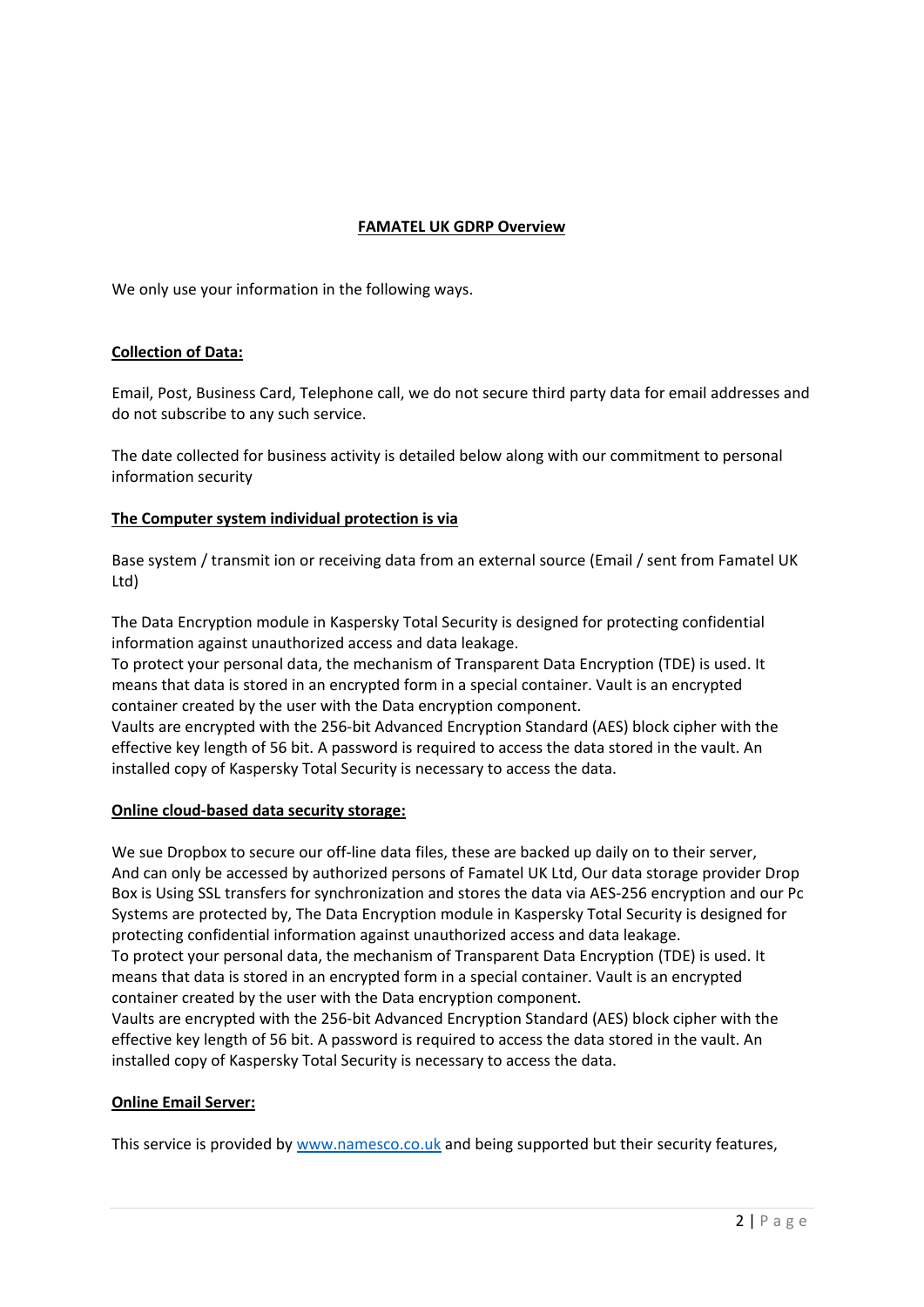In compliance with GDPR and in connection with our individual protection service provide by Kaspersky as detailed above

### **What we Hold**

### **The Type of Information held for our business.**

- A. Sales data
- B. Invoices data
- C. Emails requesting information/prices/quotes
- D. Delivery addresses
- E. Contact Numbers
- F. Email addresses
- G. Account forms (Company Names/ Directors / Credit rating)
- H. Obtaining Credit reports for your business only ( www.companysearchesmadesimple.com ) as and when needed and they are GDPR compliant.

#### **Business – Information Held**

- A. Account Opening proving who you are
- B. Confirming your business credit situation
- C. Confirming your business is compliant with Companies house requirements
- D. Confirm the Person signing the account for is correct
- E. Using this information if needed to also be used to contact company or its officers
- F. Send you invoices and credit notes
- G. Statements
- H. General communication
- I. And any data associated with the management of your account with Famatel UK Ltd

And at any time, you can request this not to be held by emailing  $it$  ifme $@$  famatel.co.uk, However, this might affect the operation of your account and possible supply of goods or services to your business

#### **Marketing – Transmitted**

- A. This data is held on a secure PCS in our offices and backed up Dailey to cloud‐based server supplied by Drop Box Using SSL transfers for synchronization and stores the data via AES‐256 encryption.
- B. We only transmit marketing material for Famatel products and our partners products
- C. We do not transmit any company or personal information to a third party unless requested to from a UK Government or court instruction.
- D. No personal/ Individuals information will be transmitted by our company to any third party unless requested to from a UK Government or court instruction

However, at any time you can request this not to be included by emailing itfme@famatel.co.uk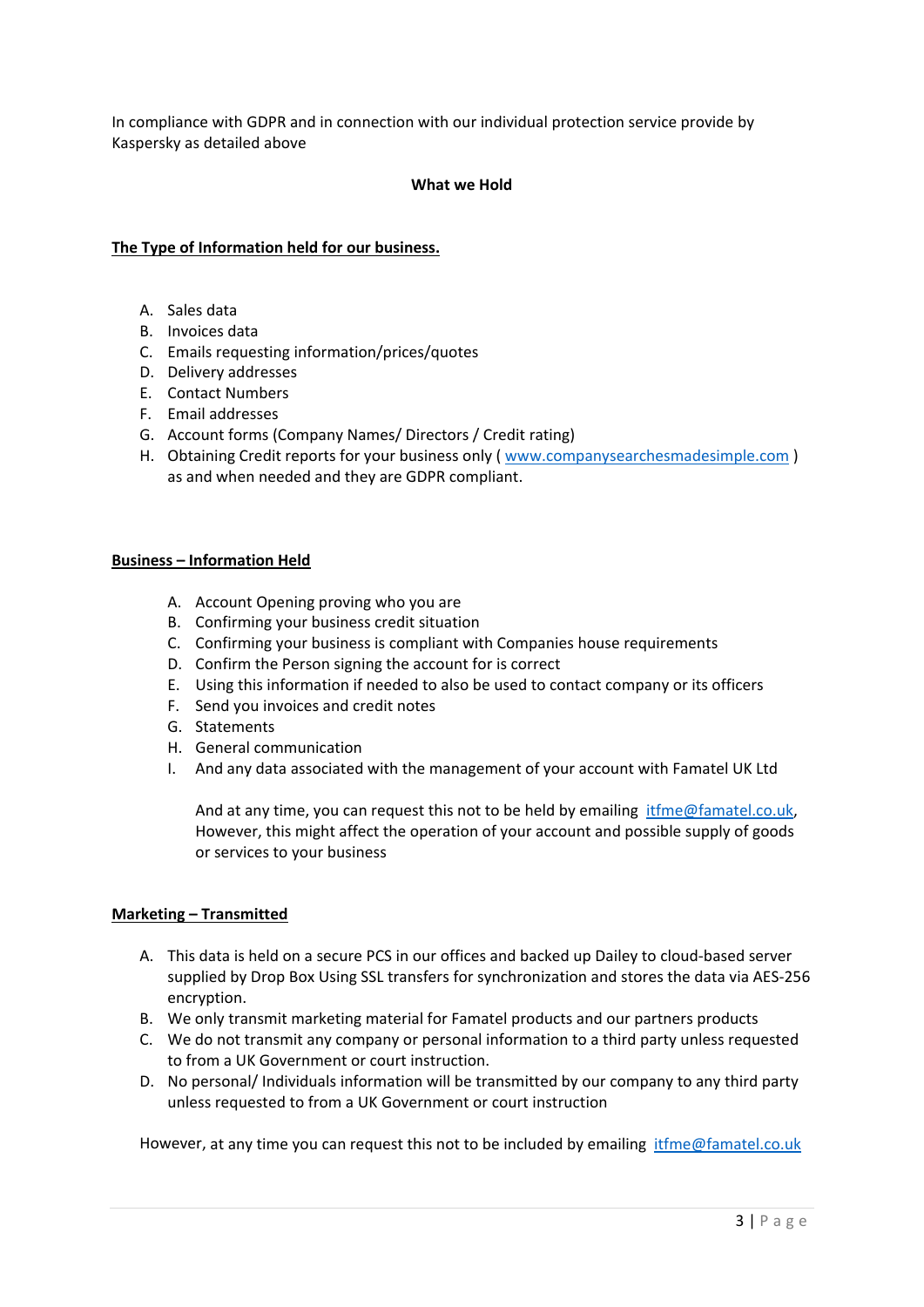# **Sales Information ‐Transmitted**

- A. Famatel transmit sales Data to our Head office in Spain as and when required, On our secure Email server ( www.namesco.co.uk ) and protected by Kaspersky, And to be held on Famatel SPA computer system compliant with GDPR
- B. Statements and Invoices are also transmitted via Paper form or by Email as requested by our customers and you have agreed to this where applicable subject to GDPR rules.
- C. This data can also be sent for sales analyses and company trading account reporting, this might include, company names sales turnover and any information relating to trading figures you have with us
- D. Data file containing contact details at times can be shared with our Head office in Spain, This will might be used for marketing purposes by Famatel SPA to show cases new products to the world market, but at any time you can request this not to be shared by emailing itfme@famatel.co.uk

# **Our Data is protected by:**

PC – Systems / PC‐ Internal Security, system and Email and virus: Pc Systems are protected by, The Data Encryption module in Kaspersky Total Security is designed for protecting confidential information against unauthorized access and data leakage. To protect your personal data, the mechanism of Transparent Data Encryption (TDE) is used. It means that data is stored in an encrypted form in a special container. Vault is an encrypted container created by the user with the Data encryption component. Vaults are encrypted with the 256‐bit Advanced Encryption Standard (AES) block cipher with the effective key length of 56 bit. A password is required to access the data stored in the vault. An installed copy of Kaspersky Total Security is necessary to access the data.

# **Email Server – Supplied by www.namesco.co.uk and complaint with GDPR**

# **cloud Based Servers. ‐**

We sue Dropbox to secure our off-line data files, these are backed up daily on to their server, and can only be accessed by authorized persons of Famatel UK Ltd, Our data storage provider Drop Box is Using SSL transfers for synchronization and stores the data via AES‐256 encryption

A copy of this document can be requested by itfme@famatel.co.uk

- 1. Famatel Ltd IT Security Doc BS.IT.21
- 2. Famatel UK Policy Doc PO.IT.21
- 3. Famatel off line data Doc DAT.PRIV.07